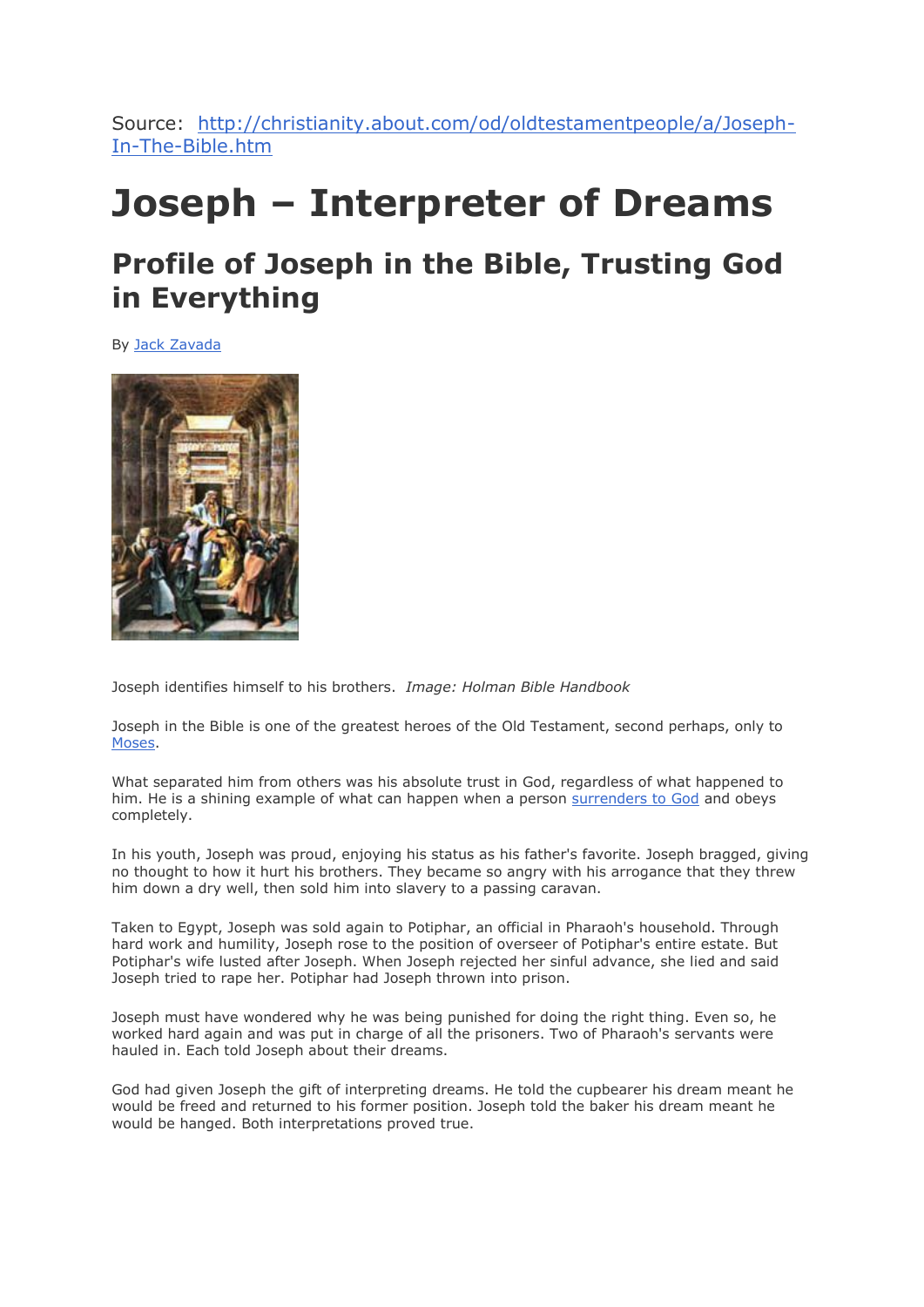Two years later, Pharaoh had a dream. Only then did the cupbearer remember Joseph's gift. Joseph interpreted that dream, and his God-given wisdom was so great that Pharaoh put Joseph in charge of all of Egypt. Joseph stockpiled grain to avoid a terrible famine.

Joseph's brothers came to Egypt to buy food, and after many tests, Joseph revealed himself to them. He [forgave](http://christianity.about.com/od/whatdoesthebiblesay/a/bibleforgivenes.htm) them, then sent for their father, [Jacob,](http://christianity.about.com/od/oldtestamentpeople/a/Jacob-In-The-Bible.htm) and the rest of his people.

They all came to Egypt and settled in land Pharaoh gave them. Out of much adversity, Joseph saved the 12 Tribes of Israel, God's chosen people.

Joseph is a "type" of [Christ,](http://christianity.about.com/od/newtestamentpeople/p/jesuschrist.htm) a character in the Bible with godly qualities who foreshadows the Messiah, savior of his people.

# **Accomplishments of Joseph in the Bible:**

Joseph trusted God no matter how bad his situation got. He was a skilled, conscientious administrator. He saved not only his own people, but all of Egypt from starvation.

# **Joseph's Weaknesses:**

Joseph was conceited in his youth, causing dissension in his family.

# **Joseph's Strengths:**

After many setbacks, Joseph learned humility and wisdom. He was a hard worker, even while a slave. Joseph loved his family and forgave terrible wrongs done to him.

# **Life Lessons of Joseph in the Bible:**

God will give us strength to endure our painful circumstances. [Forgiveness](http://christianity.about.com/od/faqhelpdesk/a/What-Is-Forgiveness.htm) is always possible with the help of God. Sometimes suffering is part of God's plan to bring about a greater good. When [God is all you have,](http://christianity.about.com/od/topicaldevotions/a/jesussuffering.htm) God is enough.

### **Hometown:**

Canaan.

# **Referenced in the Bible:**

The account of Joseph in the Bible is found in Genesis chapters 30-50.

Other references include: [Exodus](http://christianity.about.com/od/oldtestamentbooks/qt/exodusintro.htm) 1:5-8, 13:19; [Numbers](http://christianity.about.com/od/oldtestamentbooks/a/Book-Of-Numbers.htm) 1:10, 32, 13:7-11, 26:28, 37, 27:1, 32:33, 34:23-24, 36:1, 5, 12; Deuteronomy 27:12, 33:13-16; [Joshua](http://christianity.about.com/od/oldtestamentbooks/a/Book-Of-Joshua.htm) 16:1-4, 17:2-17, 18:5, 11; Judges 1:22, 35; 2 Samuel 19:20; 1 Kings 11:28; 1 Chronicles 2:2, 5:1-2, 7:29, 25:2-9; Psalm 77:15, 78:67, 80:1, 81:5, 105:17; Ezekial 37:16, 37:19, 47:13, 48:32; Amos 5:6-15, 6:6, Obadiah 1:18; Zechariah 10:6; [John](http://christianity.about.com/od/newtestamentbooks/qt/gospeljohnintro.htm) 4:5,